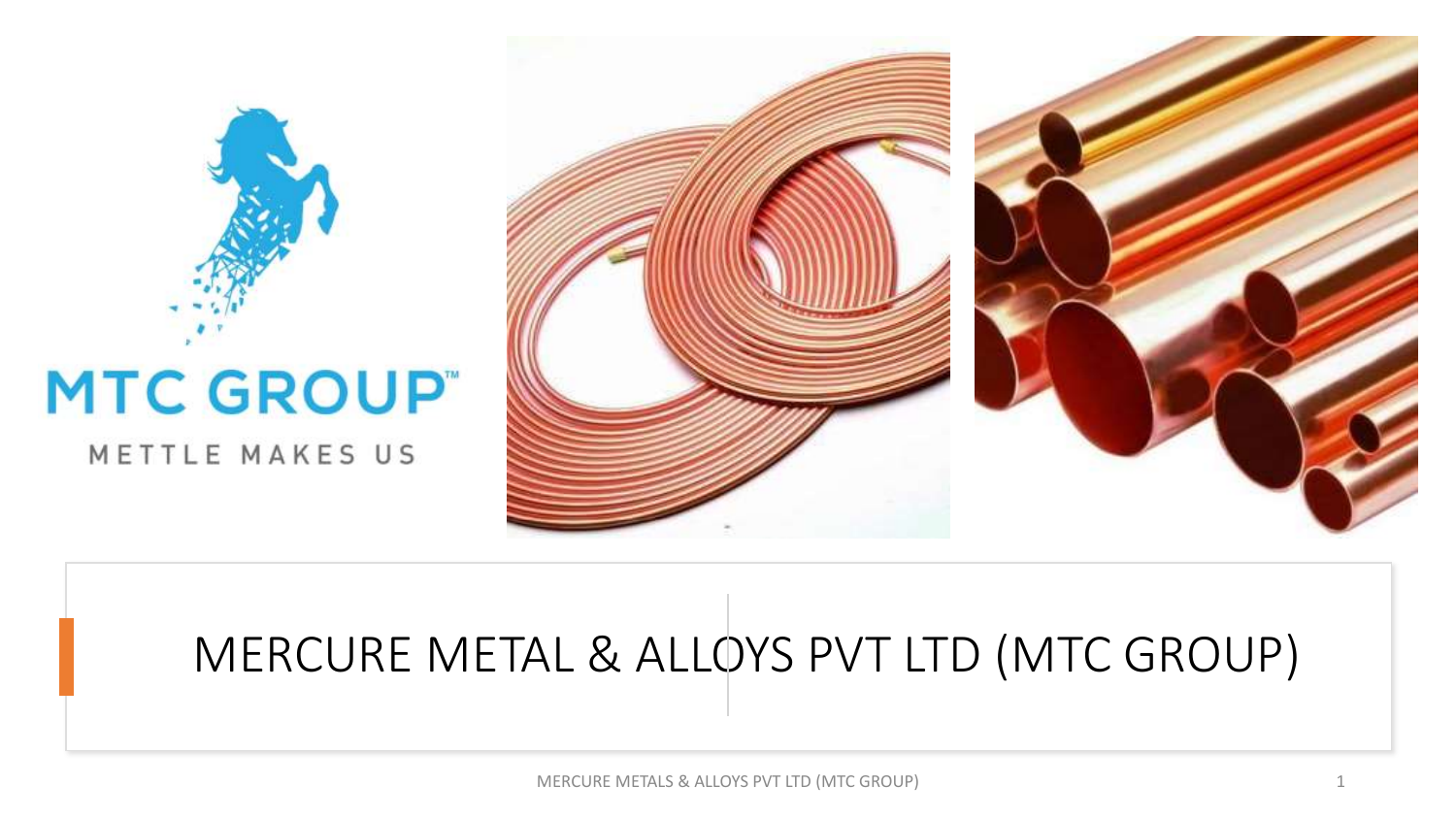![](_page_1_Picture_0.jpeg)

## Introduction of Mercure Metal & Alloys Pvt Ltd

• Mercure Metals and Alloys Pvt. Ltd. is India's leading manufacturer of Copper tubes & Pipes for Air-conditioning & Refrigeration applications. Our Brand 'INDIGO' is approved by major OEMs such as Daikin, Mitsubishi, LG, Voltas & Bluestar for supply of Copper tubes for various Air-conditioning applications such as VRV/VRF, Split & Central.. Our plant operates an ISO certified, fully integrated and semi-automatic production system. Technology, customer focus, uncompromising attention to quality and together with state-of-the-art equipment are fundamental to our success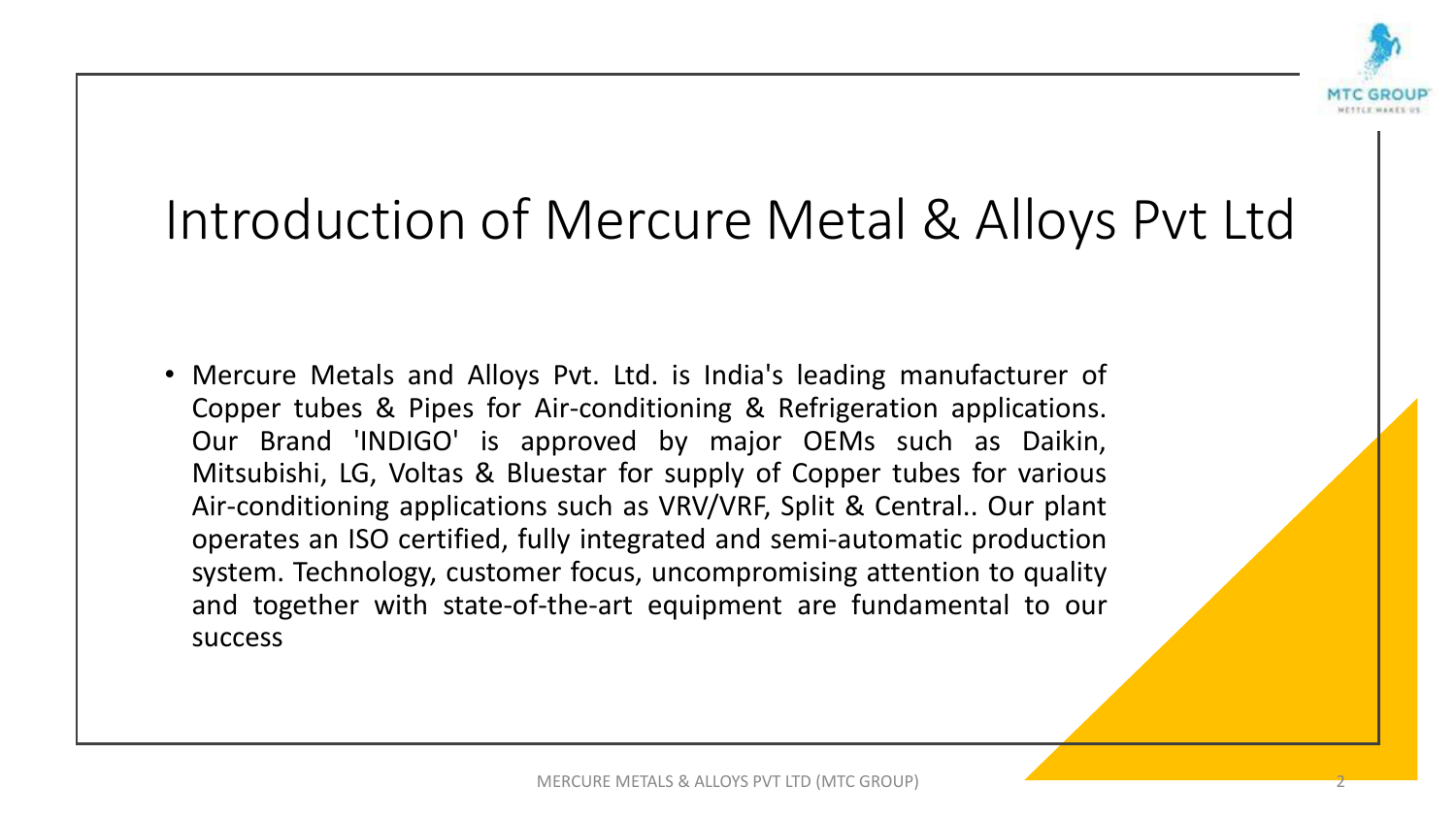![](_page_2_Picture_0.jpeg)

### Manufacturing process

![](_page_2_Figure_2.jpeg)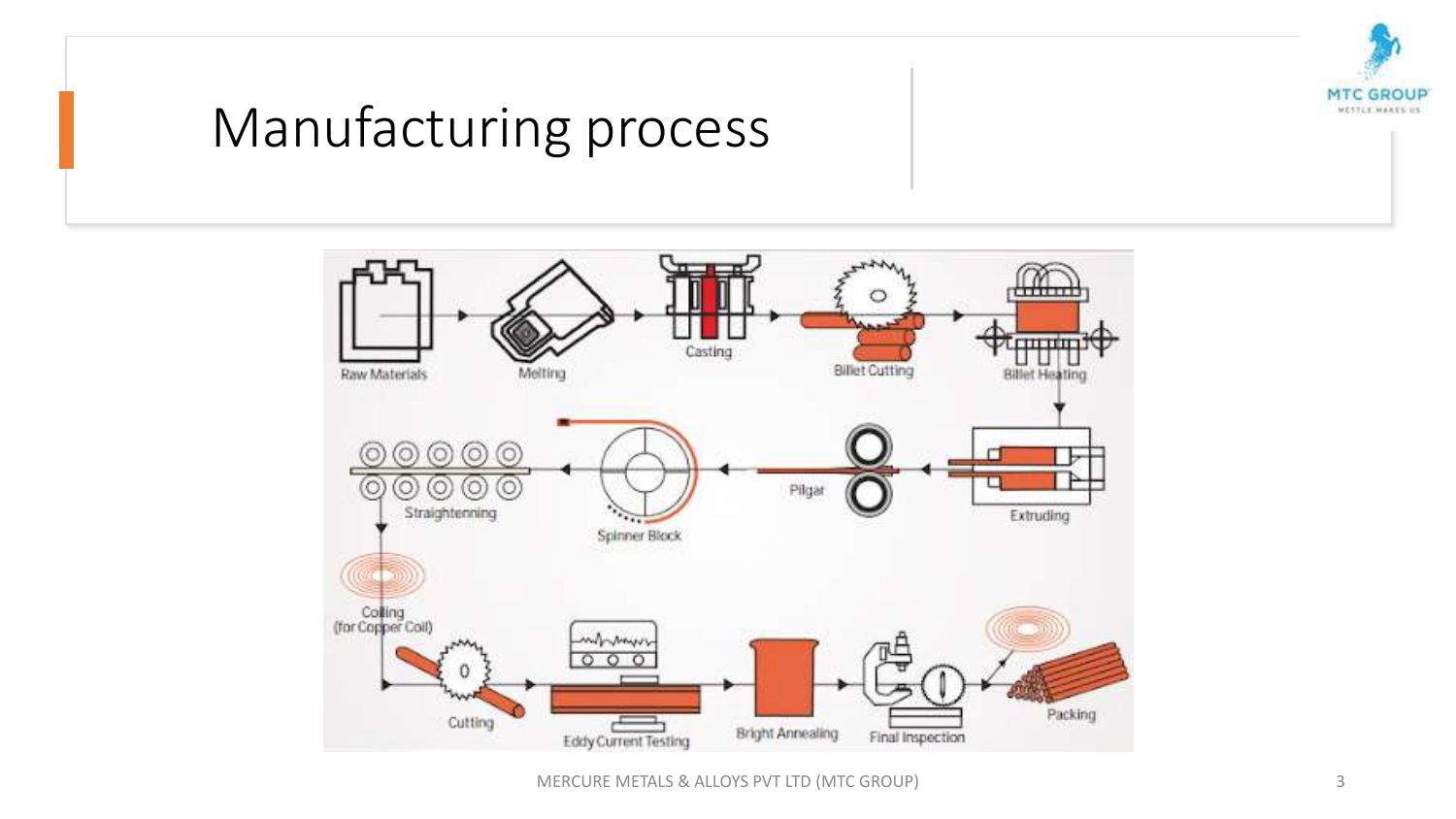![](_page_3_Picture_0.jpeg)

# List of Products

#### <sup>o</sup> **Copper Products**

- Copper Pipes and Tubes for ACR Application
- Copper Plumbing Tube
- Medical Grade Copper Pipes
- Copper Tubes for General Engg.
- PVC Coated Copper Tubes
- Level Wound Copper Coil
- Copper Fittings
- Copper Pipes, Rods & Sections
- <sup>o</sup> **Brass Products**
	- Brass Pipes 63/37
	- Brass Pipes 70/30
	- Admiralty Brass Tubes
- <sup>o</sup> **Cupro Nickel Products**
	- Cupro Nickel 90/10
	- Cupro Nickel 70/30
	- Cupro-Nickel Pipe Fitings